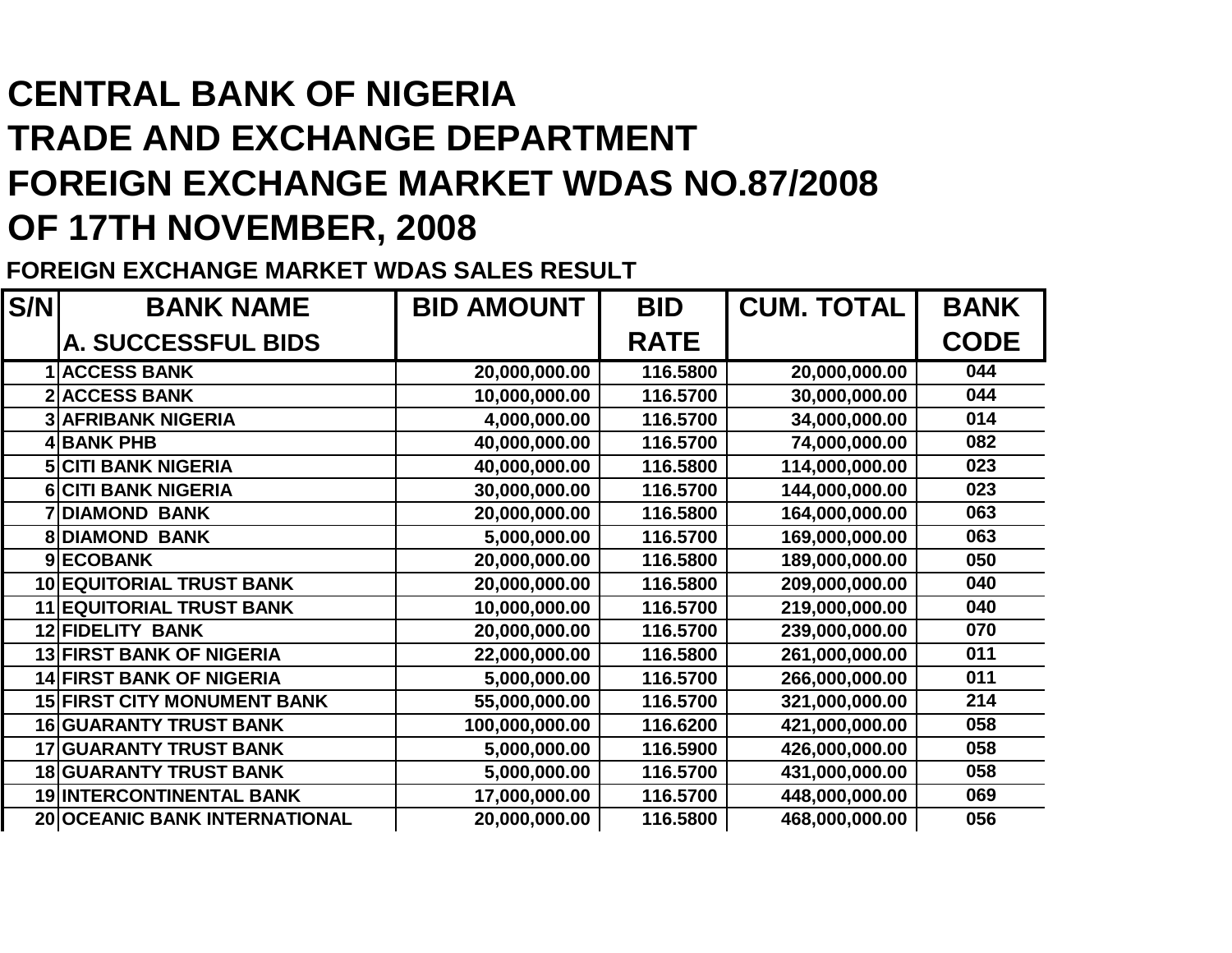| 21 SKYE BANK                       | 40,000,000.00  | 116.5700 | 508,000,000.00 | 076 |
|------------------------------------|----------------|----------|----------------|-----|
| 22 STANBIC-IBTC BANK               | 40,000,000.00  | 116.5900 | 548,000,000.00 | 221 |
| 23 STANBIC-IBTC BANK               | 50,000,000.00  | 116.5800 | 598,000,000.00 | 221 |
| <b>24 STANBIC-IBTC BANK</b>        | 50,000,000.00  | 116.5700 | 648,000,000.00 | 221 |
| 25 STANDARD CHARTERED BANK         | 10,000,000.00  | 116.5800 | 658,000,000.00 | 068 |
| 26 STANDARD CHARTERED BANK         | 10,000,000.00  | 116.5700 | 668,000,000.00 | 068 |
| <b>27 UNION BANK</b>               | 7,000,000.00   | 116.5700 | 675,000,000.00 | 032 |
| <b>28 ZENITH BANK</b>              | 40,000,000.00  | 116.5800 | 715,000,000.00 | 057 |
| <b>29 ZENITH BANK</b>              | 90,000,000.00  | 116.5700 | 805,000,000.00 | 057 |
|                                    | 805,000,000.00 |          |                |     |
| <b>B. UNSUCCESSFUL BIDS</b>        |                |          |                |     |
| <b>30 ACCESS BANK</b>              | 5,000,000.00   | 116.5600 | 810,000,000.00 | 044 |
| 31 BANK PHB                        | 5,000,000.00   | 116.5600 | 815,000,000.00 | 082 |
| <b>32 CITI BANK NIGERIA</b>        | 20,000,000.00  | 116.5600 | 835,000,000.00 | 023 |
| <b>33 EQUITORIAL TRUST BANK</b>    | 5,000,000.00   | 116.5600 | 840,000,000.00 | 040 |
| <b>34 FIRST BANK OF NIGERIA</b>    | 5,000,000.00   | 116.5600 | 845,000,000.00 | 011 |
| <b>35 STANDARD CHARTERED BANK</b>  | 5,000,000.00   | 116.5600 | 850,000,000.00 | 068 |
| <b>36 FIDELITY BANK</b>            | 2,000,000.00   | 116.5500 | 852,000,000.00 | 070 |
| <b>37 FIRST CITY MONUMENT BANK</b> | 2,000,000.00   | 116.5500 | 854,000,000.00 | 214 |
|                                    | 49,000,000.00  |          |                |     |
| TOTAL $(A + B)$                    | 854,000,000.00 |          |                |     |

## **BANKS' BDC CASH REQUEST**

| <b>S/NIBANK NAME</b>            | <b>BID AMOUNT</b> | <b>IBID</b>  | <b>ICUM. TOTAL IBANK</b> |              |
|---------------------------------|-------------------|--------------|--------------------------|--------------|
| <b>IA. SUCCESSFUL BIDS</b>      |                   | <b>IRATE</b> |                          | <b>ICODE</b> |
| <b>1 ACCESS BANK</b>            | 2,000,000.00      | 116.5800     | 2,000,000.00             | 044          |
| 2 ECOBANK                       | 2,000,000.00      | 116,5800     | 4,000,000.00             | 050          |
| <b>3 UNITED BANK FOR AFRICA</b> | 2,000,000.00      | 116.5800     | 6,000,000.00             | 033          |
| <b>4 EQUITORIAL TRUST BANK</b>  | 2,000,000.00      | 116.5700     | 8,000,000.00             | 040          |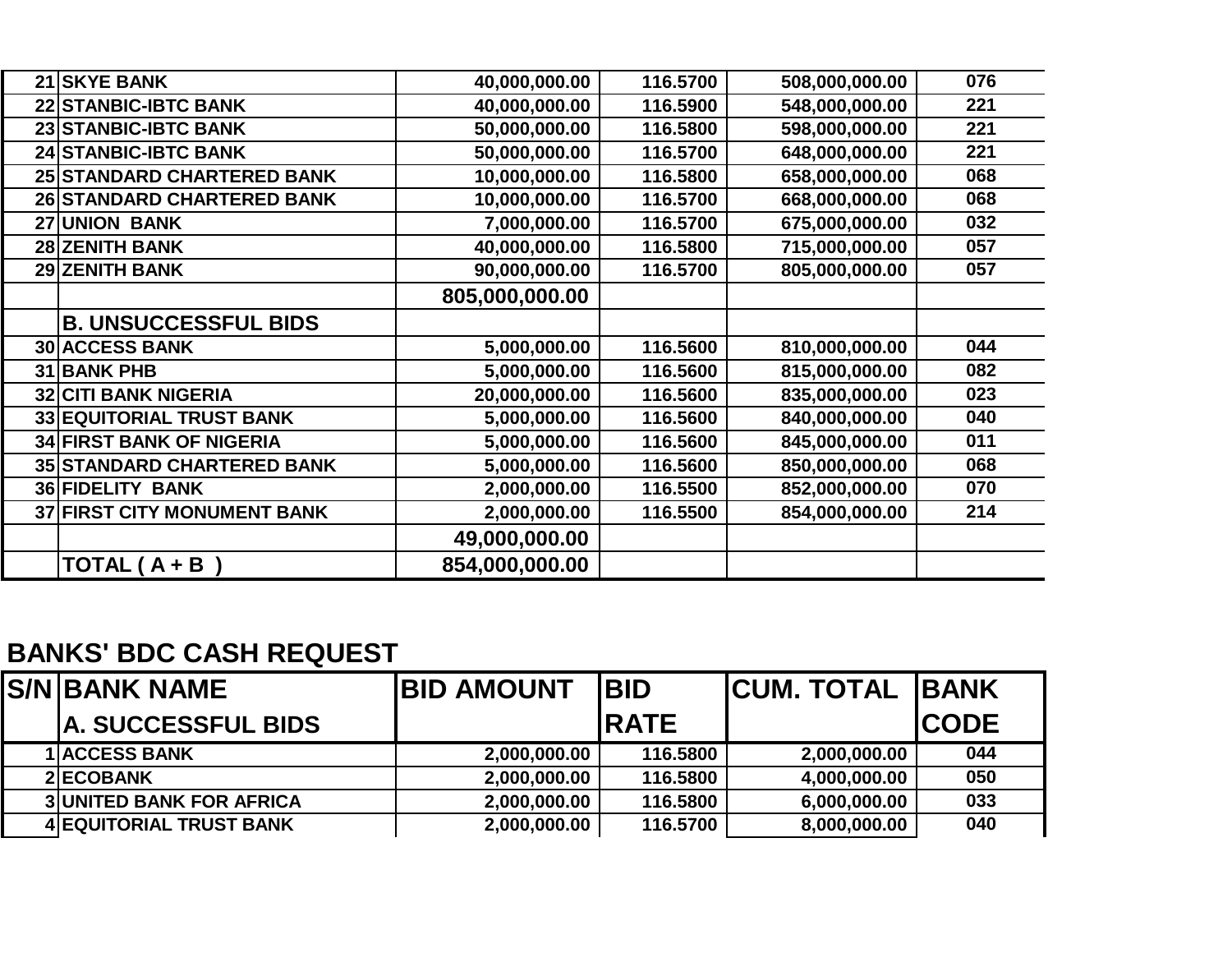| <b>BANK</b><br><b>5 FIDELITY</b>  | 2,000,000.00  | 116.5700 | 10,000,000.00 | 070 |
|-----------------------------------|---------------|----------|---------------|-----|
| <b>6 BANK PHB</b>                 | 2,000,000.00  | 116.5700 | 12,000,000.00 | 082 |
| <b>7 FIRST INLAND BANK</b>        | 2,000,000.00  | 116.5700 | 14,000,000.00 | 085 |
| <b>8 FIRST CITY MONUMENT BANK</b> | 2,000,000.00  | 116.5700 | 16,000,000.00 | 214 |
| <b>9 UNITY BANK</b>               | 2,000,000.00  | 116.5700 | 18,000,000.00 | 215 |
| <b>10 UNION BANK OF NIGERIA</b>   | 2,000,000.00  | 116.5700 | 20,000,000.00 | 032 |
| <b>TOTAL</b>                      | 20,000,000.00 |          |               |     |

## **SUMMARY FOR WDAS NO.87/2008 OF 17TH NOVEMBER, 2008**

- **<sup>1</sup> AMOUNT OFFERED US\$200,000,000.00**
- **2 AMOUNT SOLD AT WDAS**
- **3** AMOUNT SOLD AT BDC
- **4 TOTAL AMOUNT SOLD**
- **5 NO. OF PARTICIPATING BANKS <sup>21</sup>**

US\$805,000,000.00 US\$20,000,000.00 US\$825,000,000.00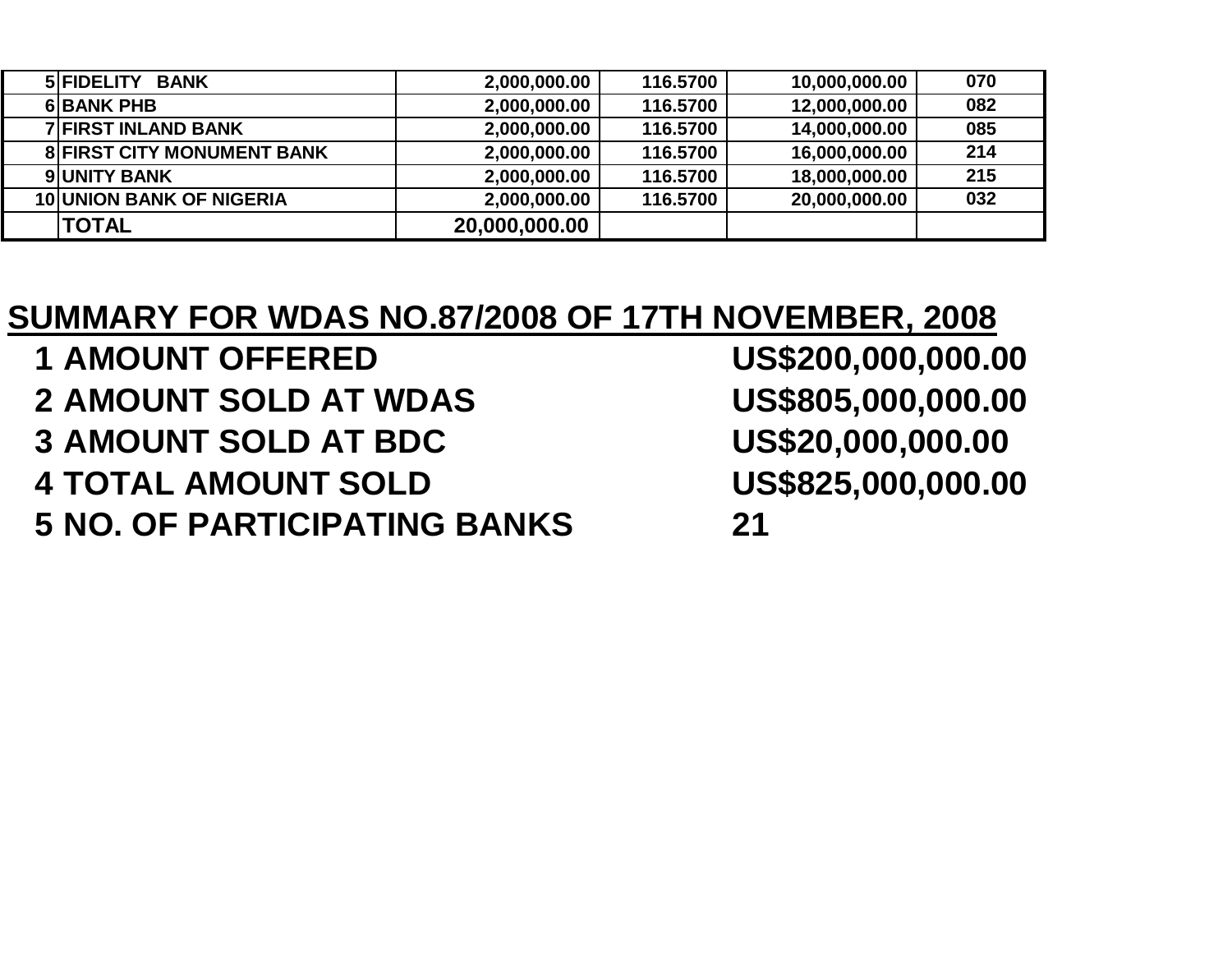| <b>WEIGHTED</b> |  |  |  |  |
|-----------------|--|--|--|--|
| <b>AVERAGE</b>  |  |  |  |  |
| 2.7302          |  |  |  |  |
| 1.3650          |  |  |  |  |
| 0.5460          |  |  |  |  |
| 5.4600          |  |  |  |  |
| 5.4604          |  |  |  |  |
| 4.0950          |  |  |  |  |
| 2.7302          |  |  |  |  |
| 0.6825          |  |  |  |  |
| 2.7302          |  |  |  |  |
| 2.7302          |  |  |  |  |
| 1.3650          |  |  |  |  |
| 2.7300          |  |  |  |  |
| 3.0032          |  |  |  |  |
| 0.6825          |  |  |  |  |
| 7.5074          |  |  |  |  |
| 13.6557         |  |  |  |  |
| 0.6826          |  |  |  |  |
| 0.6825          |  |  |  |  |
| 2.3205          |  |  |  |  |
| 2.7302          |  |  |  |  |